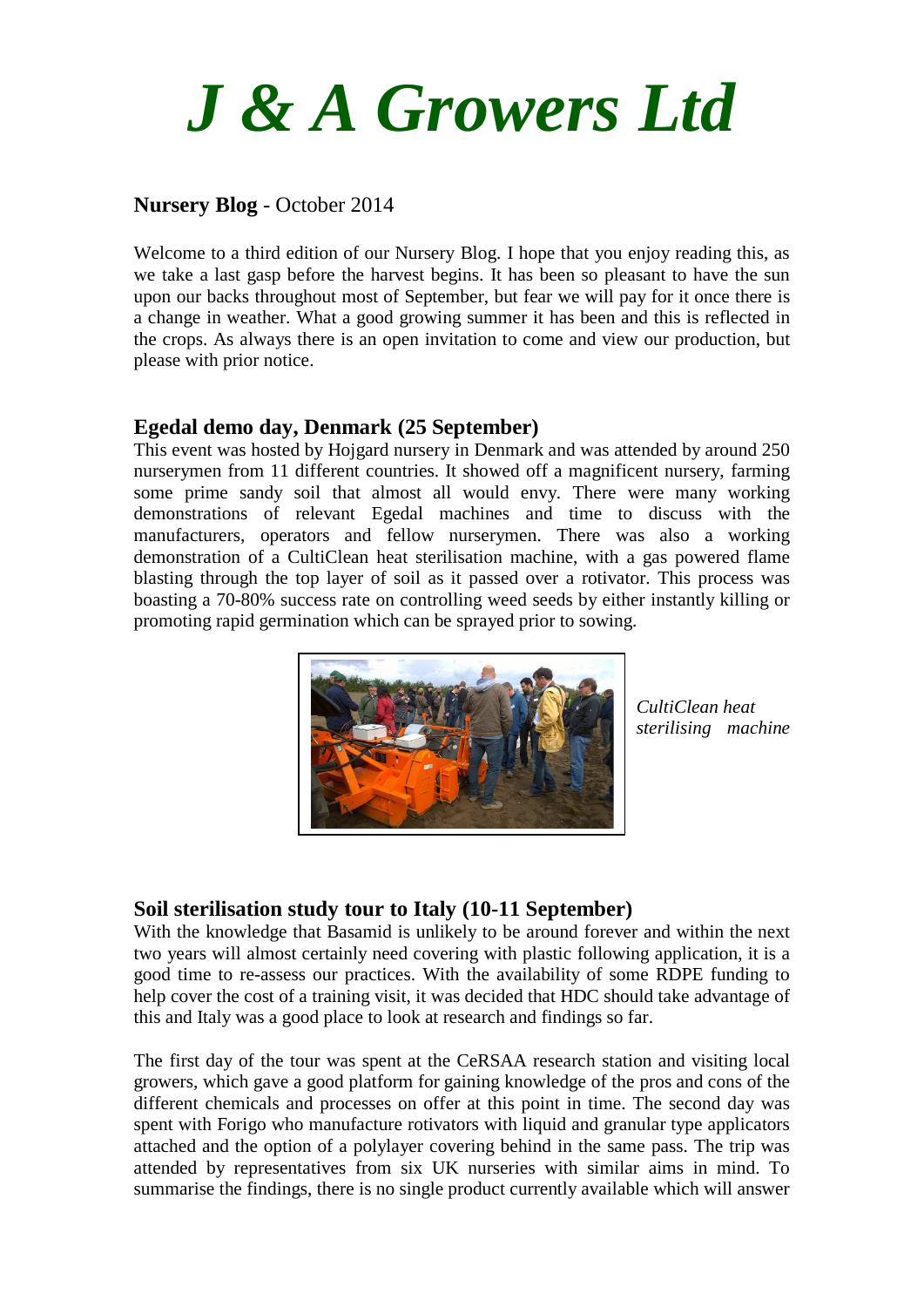our prayers. Products such as Chloropicrin can offer good control as a Nematicide and Fungicide but has a down side, giving poor control on weed seeds and can only be applied through registered operators (of which there is one in the UK). Other products on the horizon are DMDS (Dimetil Disulfide) and AITC (Allylisotiocyanate) but again aren`t looking very promising on weed control and release terrible odours following application.

Unfortunately we got lost on the way back to the airport and ended up in Monaco. We tried asking for directions at the local Casino, but they wouldn`t let us in for some reason!!!!!





# **Nursery Machinery web site**

Just a gentle reminder of the nursery machinery web site [\(www.nurserymachines.com\)](http://www.nurserymachines.com/), set up to link buyers and sellers of relevant horticultural machines. If you haven`t already registered for automatic notification through weekly updates, then please visit the site and subscribe now. Remember it is still currently FREE to list any unused machinery you would like to sell.



*Dewitte sand spreader, One of the recent listings*